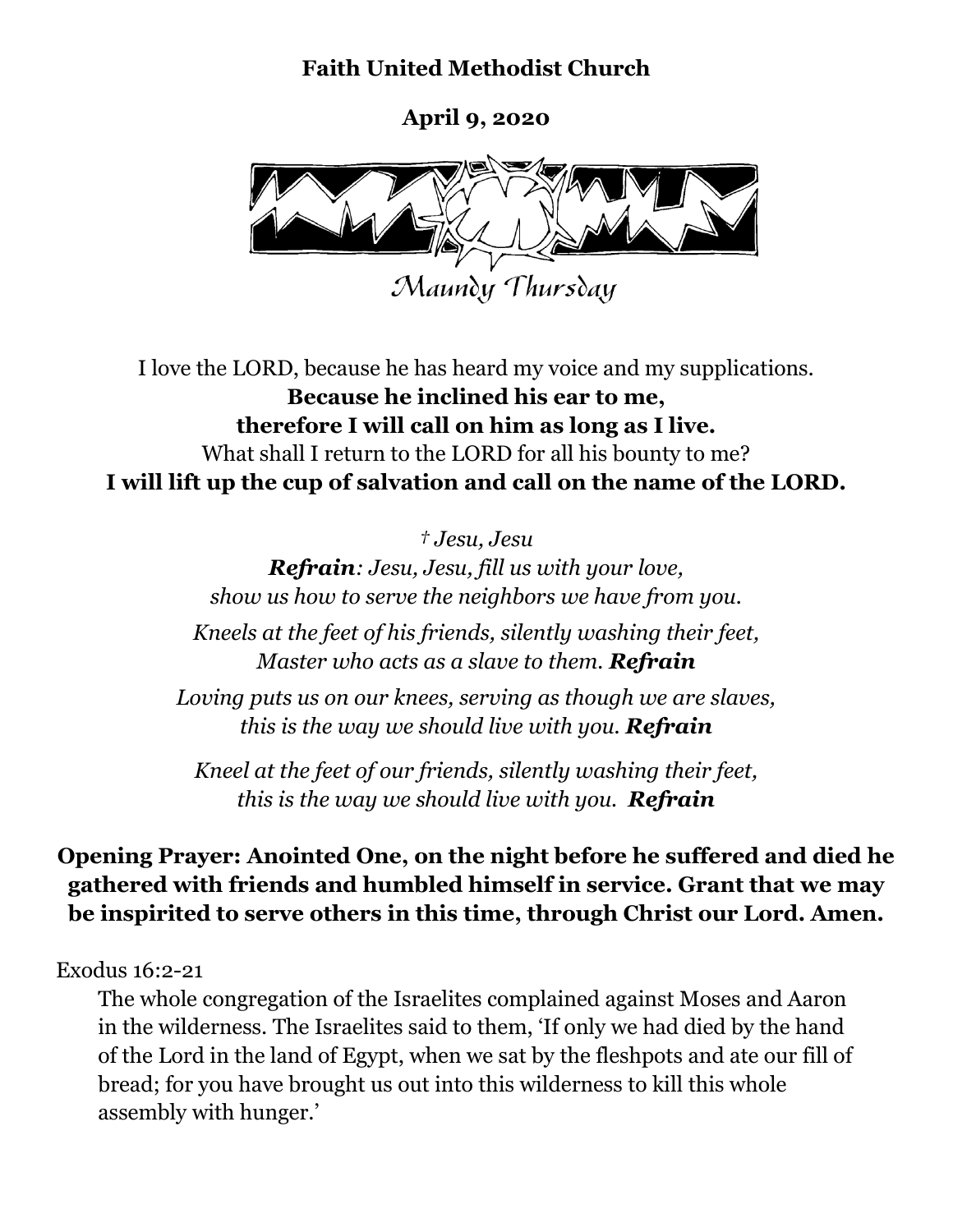Then the Lord said to Moses, 'I am going to rain bread from heaven for you, and each day the people shall go out and gather enough for that day. In that way I will test them, whether they will follow my instruction or not. On the sixth day, when they prepare what they bring in, it will be twice as much as they gather on other days.' So Moses and Aaron said to all the Israelites, 'In the evening you shall know that it was the Lord who brought you out of the land of Egypt, and in the morning you shall see the glory of the Lord, because he has heard your complaining against the Lord. For what are we, that you complain against us?' And Moses said, 'When the Lord gives you meat to eat in the evening and your fill of bread in the morning, because the Lord has heard the complaining that you utter against him—what are we? Your complaining is not against us but against the Lord.'

Then Moses said to Aaron, 'Say to the whole congregation of the Israelites, "Draw near to the Lord, for he has heard your complaining." ' And as Aaron spoke to the whole congregation of the Israelites, they looked towards the wilderness, and the glory of the Lord appeared in the cloud. The Lord spoke to Moses and said, 'I have heard the complaining of the Israelites; say to them, "At twilight you shall eat meat, and in the morning you shall have your fill of bread; then you shall know that I am the Lord your God." '

In the evening quails came up and covered the camp; and in the morning there was a layer of dew around the camp. When the layer of dew lifted, there on the surface of the wilderness was a fine flaky substance, as fine as frost on the ground. When the Israelites saw it, they said to one another, 'What is it?' For they did not know what it was. Moses said to them, 'It is the bread that the Lord has given you to eat. This is what the Lord has commanded: "Gather as much of it as each of you needs, an omer to a person according to the number of persons, all providing for those in their own tents." ' The Israelites did so, some gathering more, some less. But when they measured it with an omer, those who gathered much had nothing over, and those who gathered little had no shortage; they gathered as much as each of them needed. And Moses said to them, 'Let no one leave any of it over until morning.' But they did not listen to Moses; some left part of it until morning, and it bred worms and became foul. And Moses was angry with them. Morning by morning they gathered it, as much as each needed; but when the sun grew hot, it melted.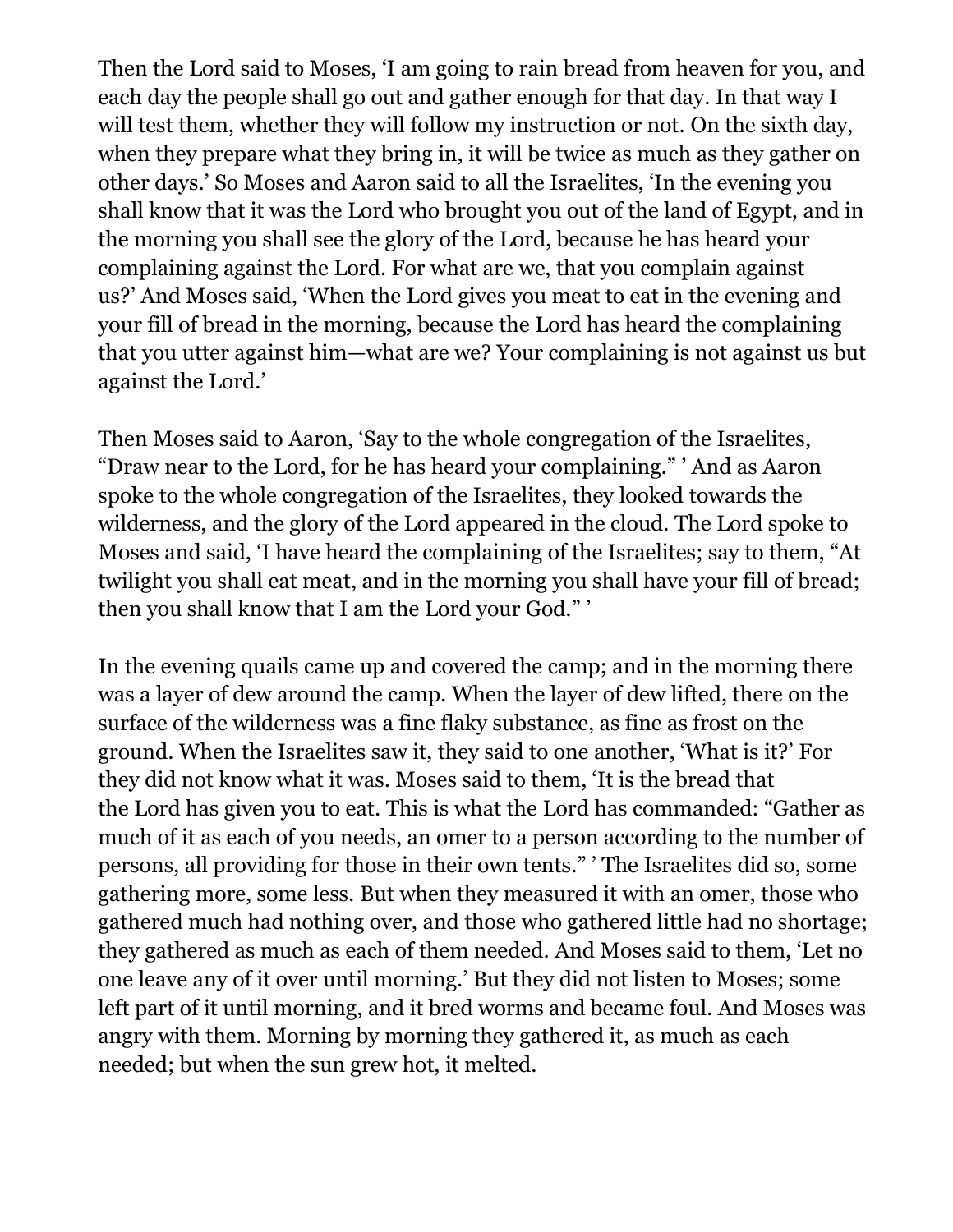John 6:26-35

Jesus answered them, 'Very truly, I tell you, you are looking for me, not because you saw signs, but because you ate your fill of the loaves. Do not work for the food that perishes, but for the food that endures for eternal life, which the Son of Man will give you. For it is on him that God the Father has set his seal.' Then they said to him, 'What must we do to perform the works of God?' Jesus answered them, 'This is the work of God, that you believe in him whom he has sent.' So they said to him, 'What sign are you going to give us then, so that we may see it and believe you? What work are you performing? Our ancestors ate the manna in the wilderness; as it is written, "He gave them bread from heaven to eat." ' Then Jesus said to them, 'Very truly, I tell you, it was not Moses who gave you the bread from heaven, but it is my Father who gives you the true bread from heaven. For the bread of God is that which comes down from heaven and gives life to the world.' They said to him, 'Sir, give us this bread always.' Jesus said to them, 'I am the bread of life. Whoever comes to me will never be hungry, and whoever believes in me will never be thirsty.

**Gospel Response:** *Jesus, remember me when you come into your kingdom. Jesus, remember me when you come into your kingdom.*

Prayer of Illumination: O Lord, **open our hearts and lives to your word so that we may be transformed into faithful disciples. Amen.**



**Response to the Word**: Brothers & Sisters – it is usual on Maundy Thursday that we humble ourselves for footwashing. In this time where are gathered in separately in homes throughout Southeast Texas, we remember that on the night in which Jesus gave himself up for us, he knelt and washed the disciples feet. Afterwards, he gave us the new commandment, "just as I have loved you, you also should love one another" (John 13:34). We are showing that to each other by maintaining physical distance and thorough handwashing. I invite you to find some lotion and as you massage it into your tired hands remember the depth of God's love for us, that he sent his son, Jesus into the world to show us a different way of love, one that is rooted in servanthood.